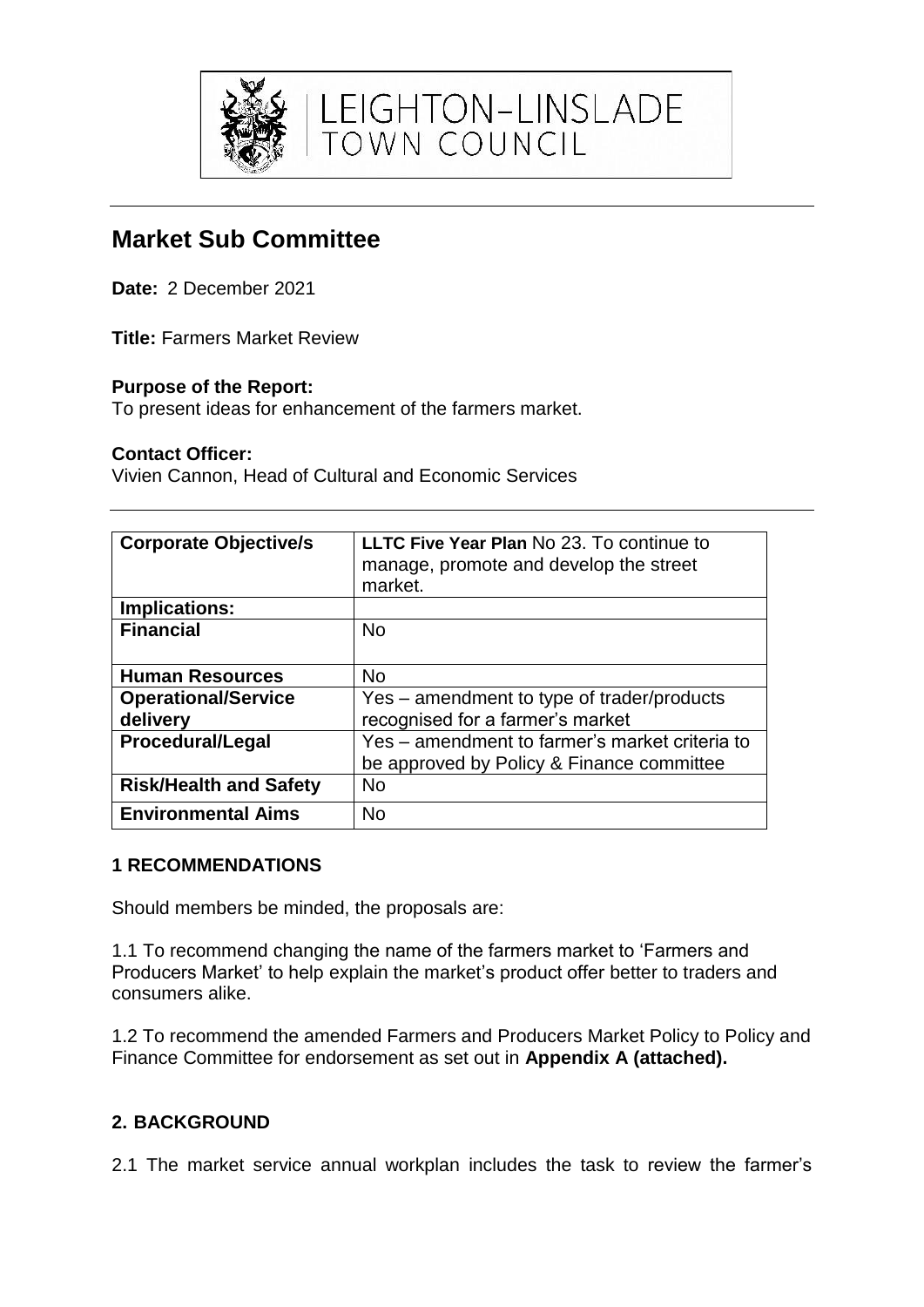market. The concern is that the farmers market remains low in trader numbers and there is a desire for this market to grow.

2.2 The farmers market is a speciality market which runs alongside the Charter market on the 3<sup>rd</sup> Saturday of each month all year long. It has been running for over 20 years. Since the lifting of Covid restrictions (August 2021) the Farmers Market has had 3 new traders join, with 2 of them attending each month. The current offer is around 7-8 stalls (8 in August, 7 in September, 8 in October, 7 expected in November).

2.3 Farmers market traders leave the market at 1.00pm, 2 hours earlier than the Charter market traders. This is due to some traders having animal welfare responsibilities. Given that the market now opens at 8.30am, this provides a trading period of 4 ½ hours. This length of trading for a farmers market is not uncommon yet this will vary across markets with some running longer.

2.4 The farmers market pitches are located separately, and distinctively from the Charter market pitches to emphasise its uniqueness and a quality expectation of 'farmer' products. As above, there is no definitive day for a farmers market to operate with some on Saturday and others running on Sundays.

2.5 The Council secured the Market Rights in 2012 and the state of the farmers market had already declined. An attempt to simplify the criteria took place in 2017 along with updates of all market policies. Unfortunately, over the 4yr period, this has not significantly affected change or an increase trader numbers.

### **3. INFORMATION**

3.1 The key principles of the farmers market are for the consumer to have direct access to and relationship with the producer of any product sold. Included is the understanding of distance travelled, i.e., within a range that serves the locality – a 'market town'. The criteria for Leighton Buzzard Market's farmers market are listed below and follow the principles of a food-based farmers market:

- Goods are produced within 50 miles from the market.
- A representative directly involved in the production process will be attending.
- Produce sold is grown, reared, caught by the stall holder.
- Produce has been brewed, pickled, baked, smoked or processed by the stall holder using at least one ingredient grown or reared within the defined local area.
- Information is available about the production methods and ingredients.

3.2 The naming of farmers markets varies as does the products for sale. The language of 'producers' and 'artisan' is often used under the same umbrella as farmers leading to a broad non-food product range on offer. The essential principle is that the consumer has direct contact with the producer. A comparison is to consider a farm hosting its own farm shop. A farm shop often hosts a café and will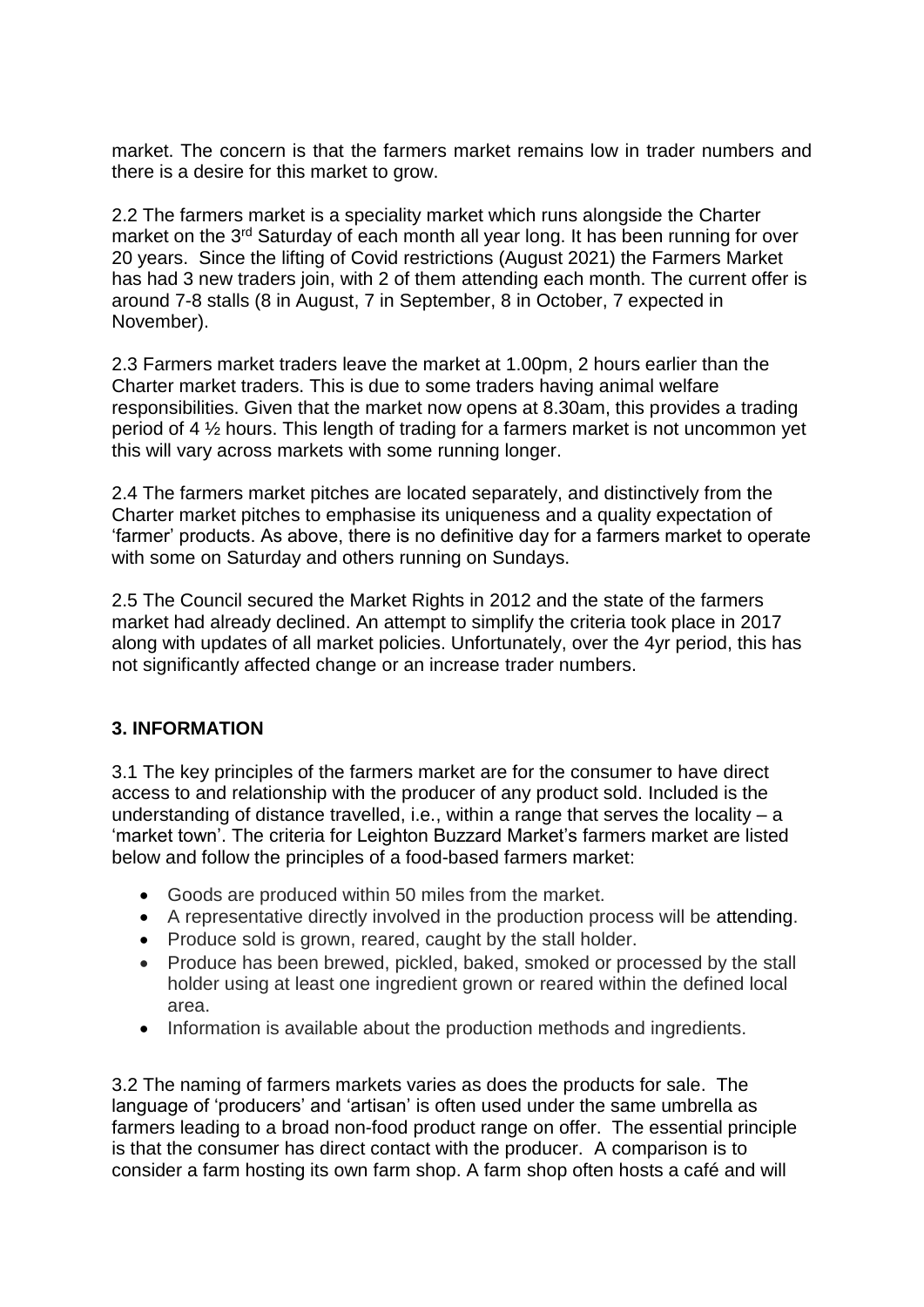also sell non-food products. This association means that it is well established that today's consumers expect both food and non-food products on a 'farmers' market.

3.3 A recent article on Stroud's farmers market, considered a trailblazer of farmers markets, shared the view of the founder that he aims to maintain a contingent of nonfood products like arts and crafts because he asserts consumers dwell longer and browse if the offer is more than the staple food purchases. When Leighton Buzzard's farmers market began, it is understood that there was a diverse range of products for sale.

3.4 Given the speciality market runs alongside the Charter market, it could be considered that the Charter market offers the wider attraction however, farmers market traders would stress that there is an expectation of 'artisan', implying quality bespoke products hand crafted by the attending producer.

# **4. FARMERS MARKET TRADER ENGAGEMENT**

4.1 In March 2021, officers surveyed farmers market traders to explore their views on the market. We learnt that our farmers market traders:

- a. attend farmers markets on a Saturday and/or a Sunday
- b. travel up to 30 miles to attend a farmers market
- c. attend both types of farmers markets, i.e. food only or a mix of products
- d. would welcome complimentary non-food products.

4.2 To follow up on the survey, officers met informally with representatives from the farmer's market to further explore issues. When asked how the Leighton Buzzard Farmers market ranked in comparison to other markets attended by the traders, it was felt that the market sat in the middle meaning takings were fair, so traders continue to attend.

# **5. EXPLORATION OF IDEAS**

5.1 Expansion - various ways of expanding the farmers market to increase the offer have been considered: -

a) Combine the current farmers market with the handmade and craft market – this would lead to having one huge market per month, which was ruled out for several reasons:

- i. logistical reasons of not having enough gazebos, tables, etc.,
- ii. the rest of the month the market would look sparse in comparison,
- iii. it was considered to be detrimental to the current market offer
- iv. the handmade and craft market may not meet consumer expectations of artisan products.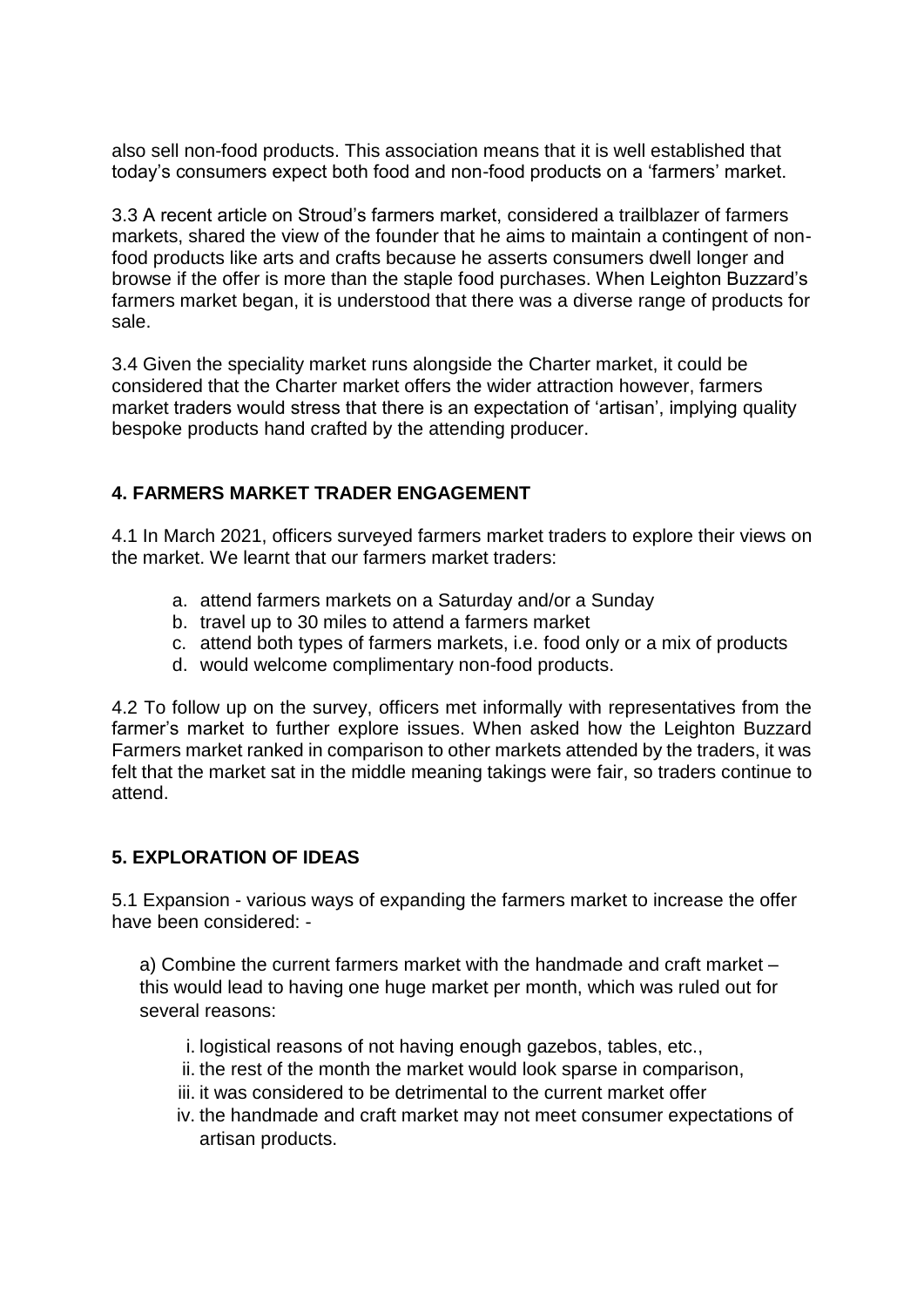b) Change the day/timing of the farmers market:

- i. this was ruled out as the current traders on the farmers market already trade elsewhere, in a regular rotation of local markets. Changing the day offered would risk losing existing traders, particularly those who are longer-standing.
- ii. changing the day, e.g., Sunday, would mean that stall erecting staff are not available to set up and dismantle gazebos. Trader own stall equipment is often not robust enough to manage inclement weather.

c) Run an 'artisan' market of farmers and high-end crafts:

- i. this is problematic as a very specific definition of what 'artisan' does (and doesn't) include would be needed. Research into the definitions of 'artisan' for this purpose was undertaken and found to be too subjective. Concerns were raised about alienating existing traders who may disagree about whether their wares were 'artisan' or not.
- ii. it could have a negative effect on the handmade and craft market if too many of the traders changed over to the farmers market.
- d) Change the name of the market to broaden the appeal and attraction for consumers and traders alike to: 'Farmers and Producers Market'.
	- i. the farmers market already includes a wider range of food 'producers', e.g. ready-to-eat street food, locally-made packaged foods, etc. however it is felt that this message could be much stronger.
	- ii. this is considered a more natural evolution and continues the current trend of new traders having recently joined. They are small-scale 'producers' who are making in relatively small batches - so don't want a weekly stall, they live locally and are making the food locally.

5.2 The proposal is to change the name to 'Farmers and Producers Market' to better inform traders and consumers alike what products can be expected to be for sale.

5.3 Alongside the change of name, would be the need to further simplify the policy and guidance notes for the newly named market. The current policy and guidance notes can be seen at **Appendix A (attached)** and are annotated to show where changes are proposed. It is proposed to delete the guidance notes and only have the amended policy document.